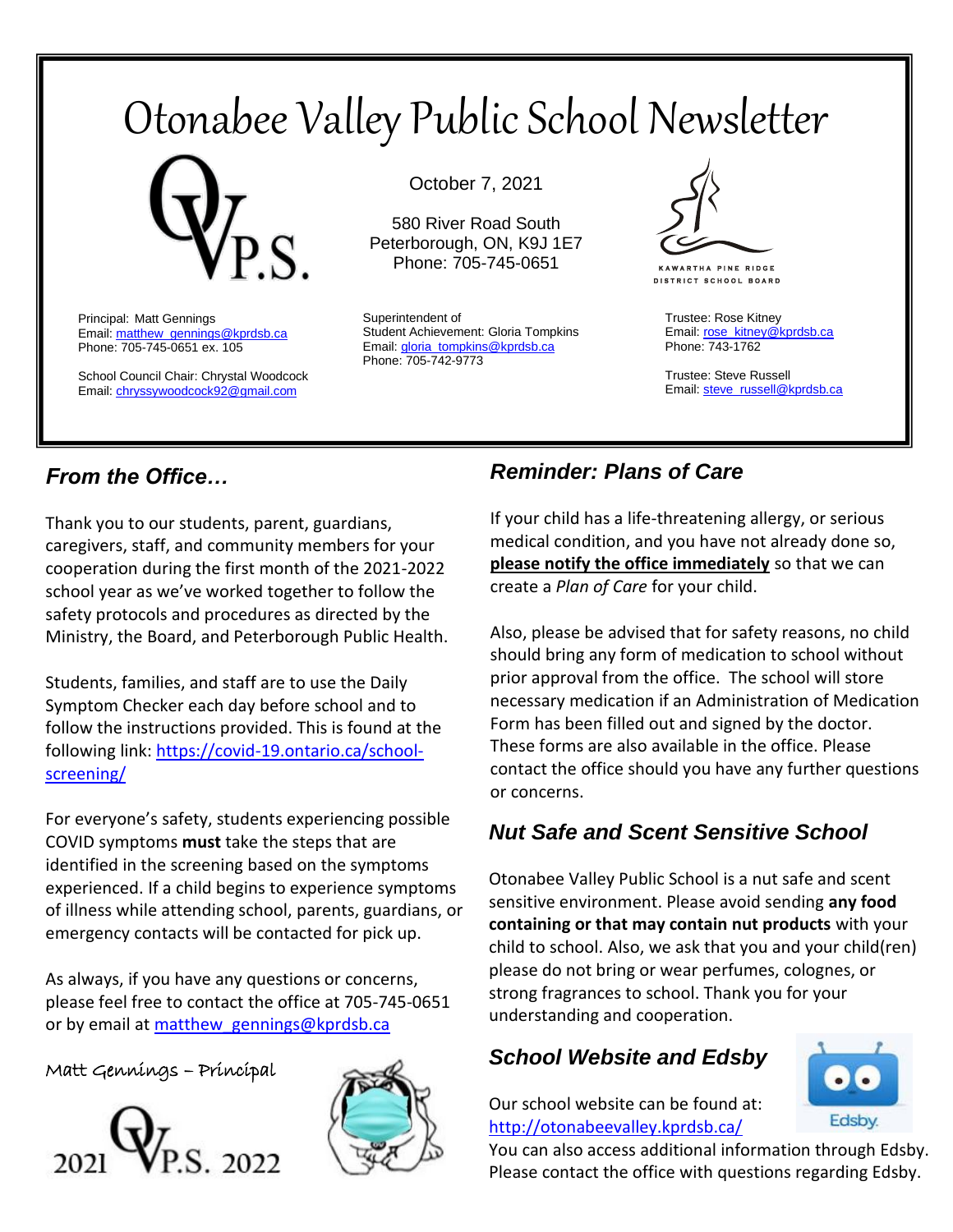#### *O.V.P.S. School Council*

Parents, guardians, and community members are invited to take part in the Otonabee Valley School Council. New members are always encouraged and welcome. If you would like to take part in this year's School Council and have not yet notified the office, please do so ASAP so we can share details before our first official meeting of the year.

#### **O.V.P.S. School Council Executive**:

**Chair**: Chrystal Woodcock **Secretary/Vice Chair**: Wendy Thompson **Treasurer**: Laura Warren

#### *Terry Fox Events*

Otonabee Valley will be participating in the Terry Fox Run this year on Friday, October 8<sup>th</sup>. Students will also learning more about Terry Fox and the history behind the Marathon of Hope over the days.

If you would like to make a contribution to the Terry Fox Foundation, donations may be made through School CashOnline or brought to the office. Donations may be made through the school from October 7<sup>th</sup> until October 15<sup>th</sup>.



While the common phrase is "Toonies for Terry", all donations are greatly appreciated.

## *National Custodial Workers' Day*

Saturday, October 2<sup>nd</sup> marked National Custodial Workers' Day. We would like to recognize and thank our custodial and maintenance staff for their dedication, professionalism, and outstanding work in keeping our school environments clean.

## *World Teachers' Day*

Tuesday, October 5<sup>th</sup> was World Teachers' Day. We would like to thank and congratulate our teachers for their hard work, dedication, and the caring and generous ways in which they help our students develop important life skills and fostering a love of learning.

## *Drop-Off and Pick-Up*

Supervision begins on the school yard at 8:55 a.m., with our school day starting at 9:10 a.m. Please drop you child(ren) off at the school as close to the start of the school day as possible. Students who walk or bike to school are asked to come no earlier than 8:55 a.m. Thank you for your co-operation!

At the end of the day, parent/guardians are asked to please wear their masks and keep an appropriate distance from others when on school property.

If you are picking up your child(ren) at the parking lot gate, please ensure that the concrete steps and platform remain clear. The grassy hill to the side of the parking lot is a great spot to wait, as parents and guardians can remain distanced and children will be able to see you. School staff will help direct students to their parent/guardians at the end of the day.

If you are picking up your child(ren) at the Humber Road gate, please be mindful of traffic and please continue to respectfully work together with our neighbours in the community. Students will let staff know when they see their parent/guardian prior to exiting the gates.

Our school day ends at 3:30 p.m., with supervision until 3:45 p.m., when remaining students come to the office. Students who walk or bike to school are reminded to please use the crosswalk when crossing in front of the school and to be careful and cautious when crossing at Humber Road.

#### *Be Thoughtful, Respectful, and Kind*

Each day on the announcements, students are reminded to be thoughtful, be respectful, and be kind. We will be having conversations with classes to create a common understanding of what it means to be thoughtful, respectful, and kind in the classroom, on the school yard, and at school. We'll also connect these traits to interactions and experiences outside of the school to help our students to learn and grow.

Students are reminded to use kind words when interacting with others, to keep hands and feet to themselves, and to get a staff member for help when needed if there is a problem.